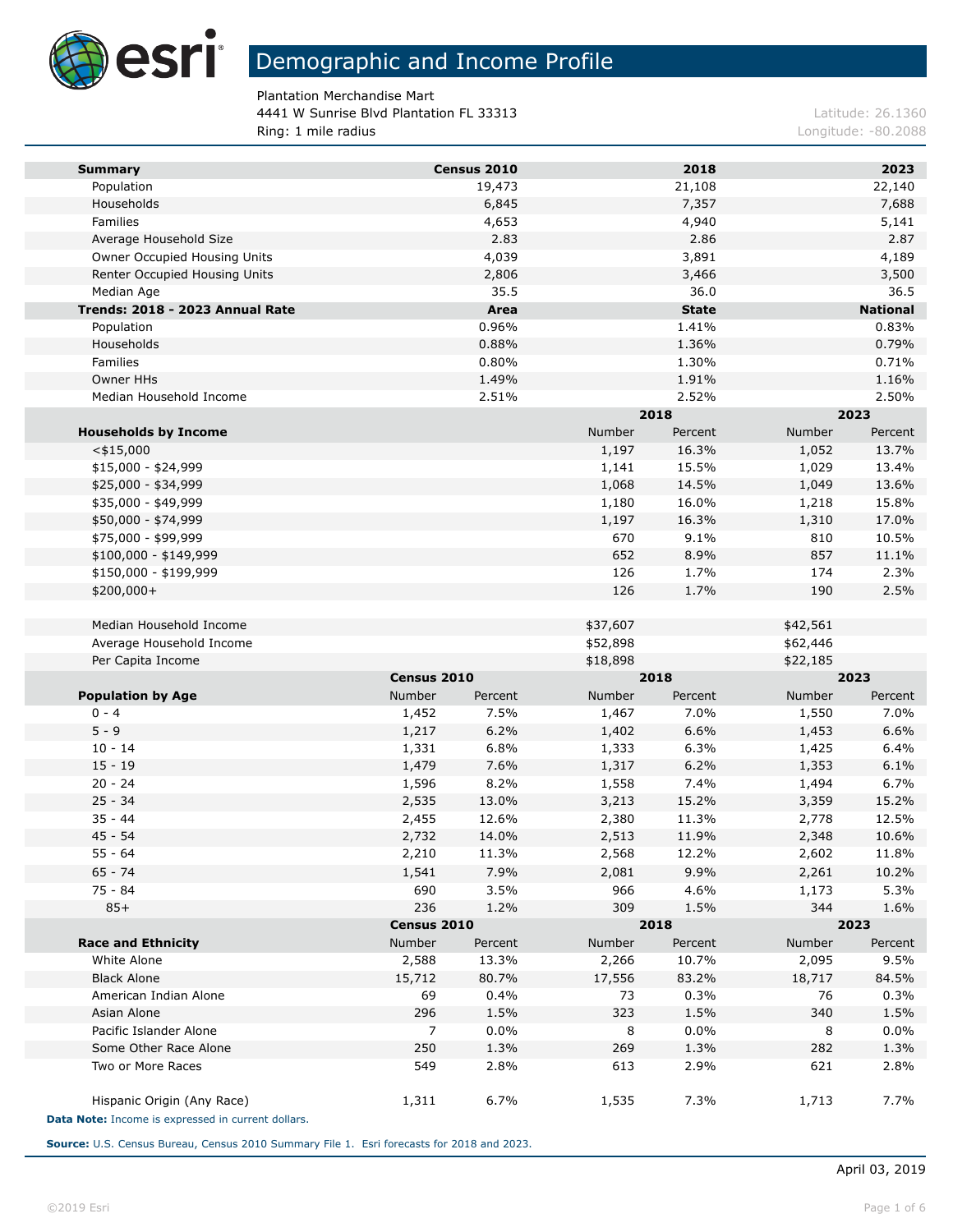

Plantation Merchandise Mart 4441 W Sunrise Blvd Plantation FL 33313 Latitude: 26.1360 Ring: 1 mile radius and the results of the contract of the contract of the contract of the contract of the contract of the contract of the contract of the contract of the contract of the contract of the contract of the con

## Trends 2018-2023 2.5 Annual Rate (in percent) Annual Rate (in percent) 2 1.5 1 Area 0.5 State USA 0 Population **Households** Families Owner HHs Median HH Income





## 2018 Household Income



## 2018 Population by Race



<sup>2018</sup> Percent Hispanic Origin: 7.3%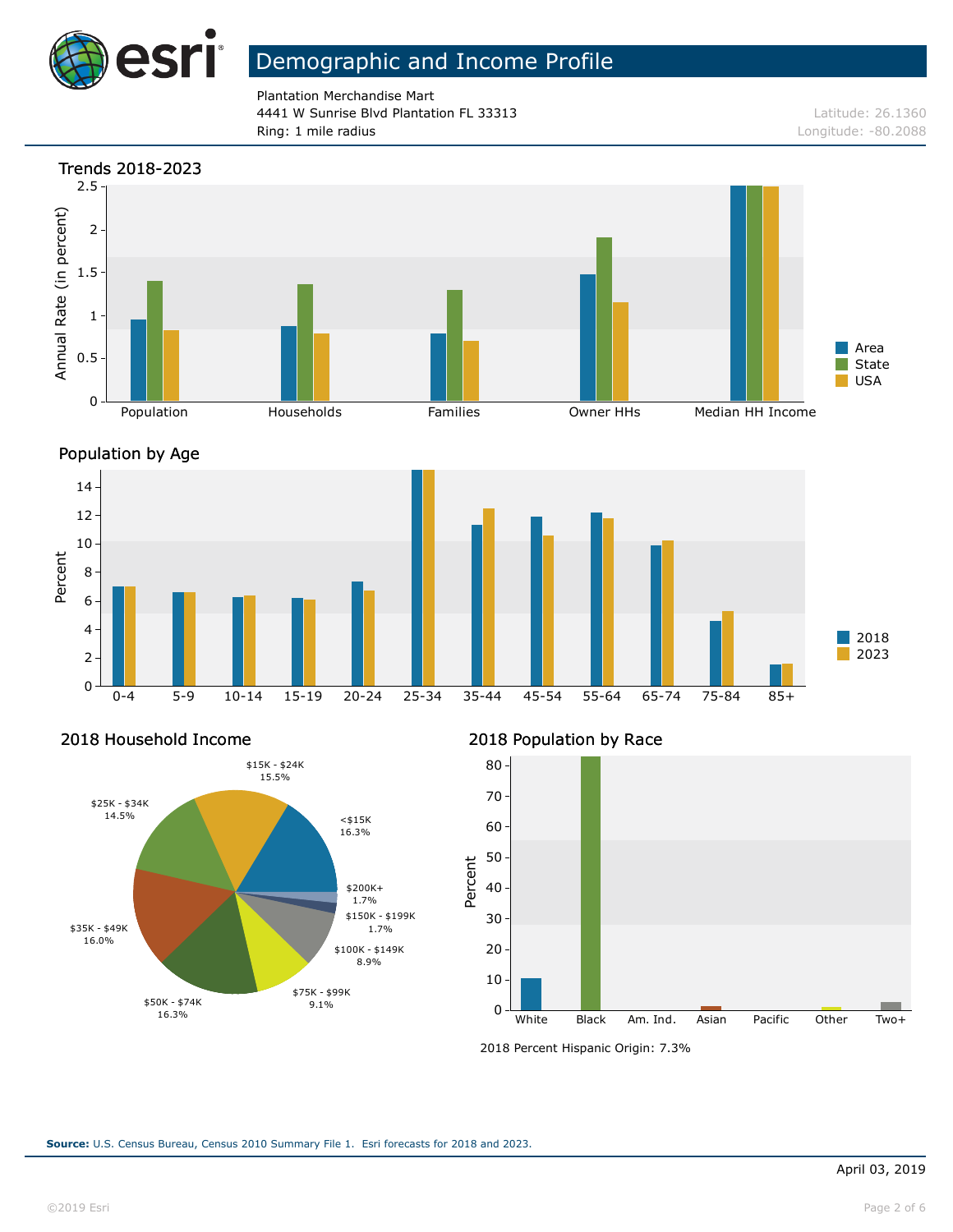

Plantation Merchandise Mart 4441 W Sunrise Blvd Plantation FL 33313 Latitude: 26.1360 Ring: 3 mile radius **Ring: 3 mile radius** Longitude: -80.2088

| <b>Summary</b>                                                                   |             | Census 2010 |               | 2018         |          | 2023            |
|----------------------------------------------------------------------------------|-------------|-------------|---------------|--------------|----------|-----------------|
| Population                                                                       |             | 178,127     |               | 189,907      |          | 198,618         |
| Households                                                                       |             | 62,663      |               | 65,969       |          | 68,637          |
| Families                                                                         |             | 42,694      |               | 44,516       |          | 46,183          |
| Average Household Size                                                           |             | 2.82        |               | 2.85         |          | 2.87            |
| Owner Occupied Housing Units                                                     |             | 38,196      |               | 35,906       |          | 38,522          |
| Renter Occupied Housing Units                                                    |             | 24,467      |               | 30,063       |          | 30,115          |
| Median Age                                                                       |             | 35.8        |               | 36.9         |          | 37.7            |
| Trends: 2018 - 2023 Annual Rate                                                  |             | Area        |               | <b>State</b> |          | <b>National</b> |
| Population                                                                       |             | 0.90%       |               | 1.41%        |          | 0.83%           |
| Households                                                                       |             | 0.80%       |               | 1.36%        |          | 0.79%           |
| Families                                                                         |             | 0.74%       |               | 1.30%        |          | 0.71%           |
| Owner HHs                                                                        |             | 1.42%       |               | 1.91%        |          | 1.16%           |
| Median Household Income                                                          |             | 2.66%       |               | 2.52%        |          | 2.50%           |
|                                                                                  |             |             |               | 2018         |          | 2023            |
| <b>Households by Income</b>                                                      |             |             | <b>Number</b> | Percent      | Number   | Percent         |
| $<$ \$15,000                                                                     |             |             | 10,618        | 16.1%        | 9,115    | 13.3%           |
| $$15,000 - $24,999$                                                              |             |             | 8,456         | 12.8%        | 7,540    | 11.0%           |
| \$25,000 - \$34,999                                                              |             |             | 8,971         | 13.6%        | 8,576    | 12.5%           |
| \$35,000 - \$49,999                                                              |             |             | 10,889        | 16.5%        | 11,275   | 16.4%           |
| \$50,000 - \$74,999                                                              |             |             | 11,917        | 18.1%        | 13,252   | 19.3%           |
| \$75,000 - \$99,999                                                              |             |             | 6,443         | 9.8%         | 7,670    | 11.2%           |
| \$100,000 - \$149,999                                                            |             |             | 5,671         | 8.6%         | 7,268    | 10.6%           |
| \$150,000 - \$199,999                                                            |             |             | 1,809         | 2.7%         | 2,294    | 3.3%            |
| \$200,000+                                                                       |             |             | 1,195         | 1.8%         | 1,646    | 2.4%            |
|                                                                                  |             |             |               |              |          |                 |
| Median Household Income                                                          |             |             | \$40,545      |              | \$46,243 |                 |
| Average Household Income                                                         |             |             | \$56,137      |              | \$65,525 |                 |
| Per Capita Income                                                                |             |             | \$19,836      |              | \$22,963 |                 |
|                                                                                  | Census 2010 |             | 2018          |              | 2023     |                 |
| <b>Population by Age</b>                                                         | Number      | Percent     | Number        | Percent      | Number   | Percent         |
| $0 - 4$                                                                          | 12,963      | 7.3%        | 12,699        | 6.7%         | 13,267   | 6.7%            |
| $5 - 9$                                                                          | 11,968      | 6.7%        | 12,586        | 6.6%         | 12,752   | 6.4%            |
| $10 - 14$                                                                        | 12,550      | 7.0%        | 12,466        | 6.6%         | 12,989   | 6.5%            |
| $15 - 19$                                                                        | 13,464      | 7.6%        | 11,874        | 6.3%         | 12,376   | 6.2%            |
| $20 - 24$                                                                        | 12,922      | 7.3%        | 13,057        | 6.9%         | 12,304   | 6.2%            |
| $25 - 34$                                                                        | 23,453      | 13.2%       | 27,764        | 14.6%        | 28,454   | 14.3%           |
| $35 - 44$                                                                        | 23,422      | 13.1%       | 22,488        | 11.8%        | 25,421   | 12.8%           |
| $45 - 54$                                                                        | 26,015      | 14.6%       | 23,766        | 12.5%        | 22,609   | 11.4%           |
| $55 - 64$                                                                        | 19,757      | 11.1%       | 24,397        | 12.8%        | 24,658   | 12.4%           |
| $65 - 74$                                                                        | 12,072      | 6.8%        | 17,178        | 9.0%         | 19,935   | 10.0%           |
| $75 - 84$                                                                        | 6,711       | 3.8%        | 8,171         | 4.3%         | 10,195   | 5.1%            |
| $85+$                                                                            | 2,830       | 1.6%        | 3,461         | 1.8%         | 3,658    | 1.8%            |
|                                                                                  | Census 2010 |             |               | 2018         |          | 2023            |
| <b>Race and Ethnicity</b>                                                        | Number      | Percent     | Number        | Percent      | Number   | Percent         |
| White Alone                                                                      | 46,562      | 26.1%       | 43,776        | 23.1%        | 42,562   | 21.4%           |
| <b>Black Alone</b>                                                               | 119,796     | 67.3%       | 132,481       | 69.8%        | 141,263  | 71.1%           |
| American Indian Alone                                                            | 469         | 0.3%        | 504           | 0.3%         | 534      | 0.3%            |
| Asian Alone                                                                      | 2,687       | 1.5%        | 3,073         | 1.6%         | 3,398    | 1.7%            |
| Pacific Islander Alone                                                           | 90          | 0.1%        | 105           | 0.1%         | 108      | 0.1%            |
| Some Other Race Alone                                                            | 3,888       | 2.2%        | 4,575         | 2.4%         | 5,070    | 2.6%            |
| Two or More Races                                                                | 4,634       | 2.6%        | 5,393         | 2.8%         | 5,683    | 2.9%            |
| Hispanic Origin (Any Race)<br>Data Note: Income is expressed in current dollars. | 21,319      | 12.0%       | 26,207        | 13.8%        | 30,132   | 15.2%           |
|                                                                                  |             |             |               |              |          |                 |

**Source:** U.S. Census Bureau, Census 2010 Summary File 1. Esri forecasts for 2018 and 2023.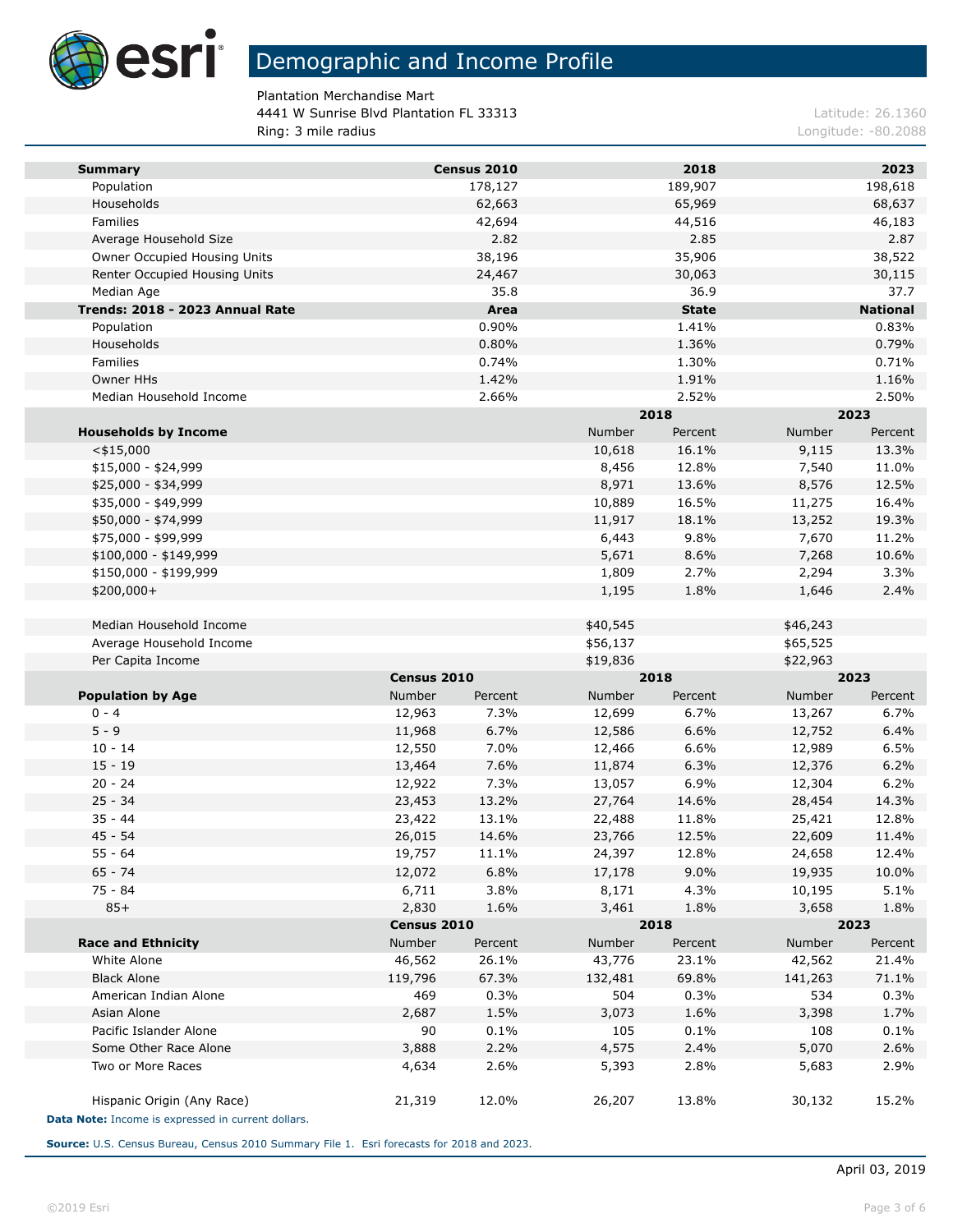

Plantation Merchandise Mart 4441 W Sunrise Blvd Plantation FL 33313 Latitude: 26.1360 Ring: 3 mile radius Longitude: -80.2088

#### Trends 2018-2023







### 2018 Household Income



### 2018 Population by Race



<sup>2018</sup> Percent Hispanic Origin: 13.8%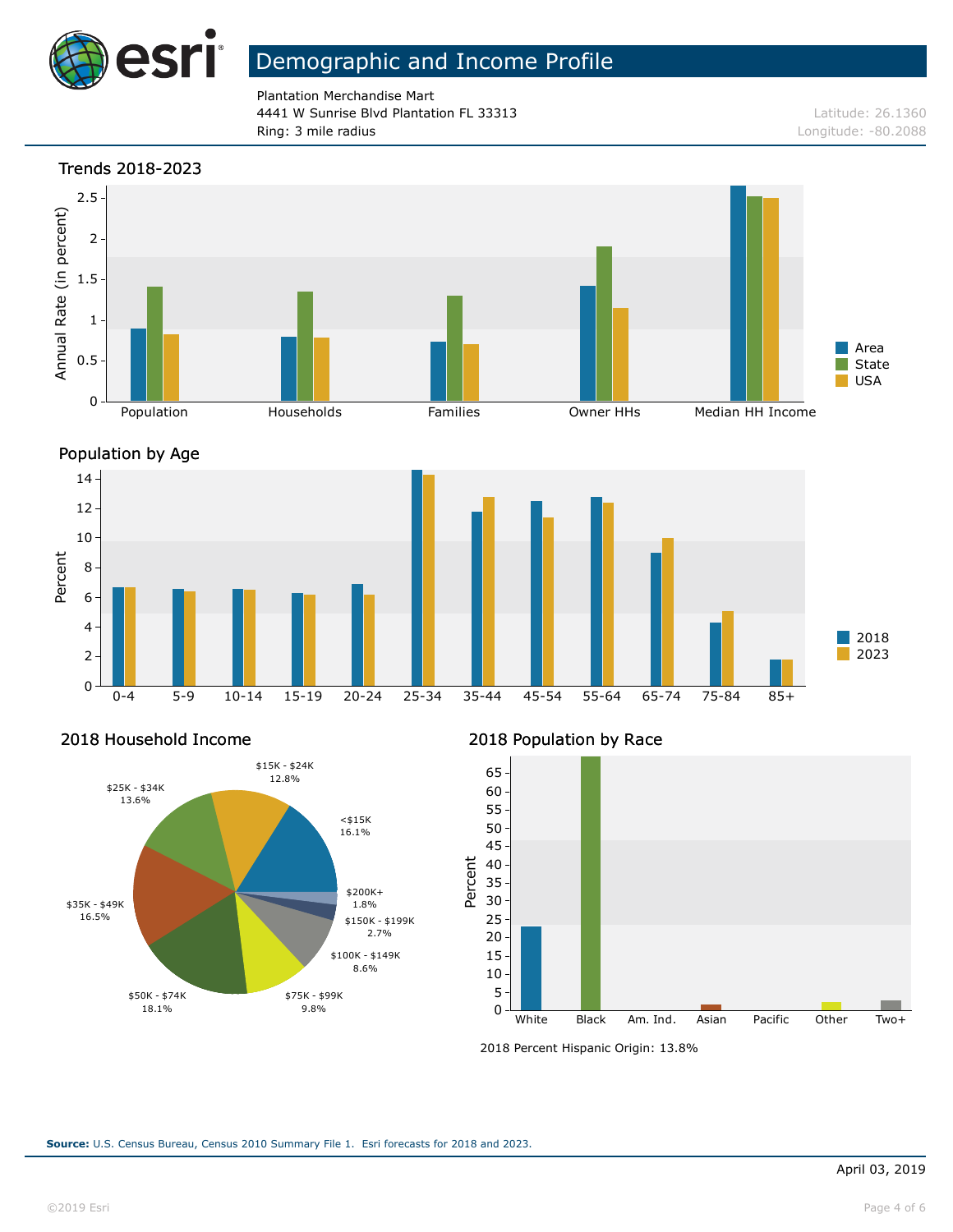

Plantation Merchandise Mart 4441 W Sunrise Blvd Plantation FL 33313 Latitude: 26.1360 Ring: 5 mile radius **Alternative Community Community** Longitude: -80.2088

| <b>Summary</b>                                     |                  | Census 2010  |                  | 2018           |                  | 2023            |
|----------------------------------------------------|------------------|--------------|------------------|----------------|------------------|-----------------|
| Population                                         |                  | 407,854      |                  | 443,286        |                  | 469,746         |
| Households                                         |                  | 162,559      |                  | 175,232        |                  | 185,370         |
| Families                                           |                  | 95,193       |                  | 100,982        |                  | 106,020         |
| Average Household Size                             |                  | 2.47         |                  | 2.49           |                  | 2.50            |
| Owner Occupied Housing Units                       |                  | 95,982       |                  | 90,968         |                  | 98,068          |
| Renter Occupied Housing Units                      |                  | 66,577       |                  | 84,264         |                  | 87,302          |
| Median Age                                         |                  | 37.8         |                  | 39.1           |                  | 39.6            |
| Trends: 2018 - 2023 Annual Rate                    |                  | Area         |                  | <b>State</b>   |                  | <b>National</b> |
| Population                                         |                  | 1.17%        |                  | 1.41%          |                  | 0.83%           |
| Households                                         |                  | 1.13%        |                  | 1.36%          |                  | 0.79%           |
| Families                                           |                  | 0.98%        |                  | 1.30%          |                  | 0.71%           |
| Owner HHs                                          |                  | 1.51%        |                  | 1.91%          |                  | 1.16%           |
| Median Household Income                            |                  | 2.85%        |                  | 2.52%          |                  | 2.50%           |
|                                                    |                  |              |                  | 2018           |                  | 2023            |
| <b>Households by Income</b>                        |                  |              | Number           | Percent        | Number           | Percent         |
| $<$ \$15,000                                       |                  |              | 24,804           | 14.2%          | 21,244           | 11.5%           |
| $$15,000 - $24,999$                                |                  |              | 20,993           | 12.0%          | 18,620           | 10.0%           |
| \$25,000 - \$34,999<br>\$35,000 - \$49,999         |                  |              | 21,081<br>27,212 | 12.0%<br>15.5% | 19,986<br>27,985 | 10.8%<br>15.1%  |
| \$50,000 - \$74,999                                |                  |              | 31,957           | 18.2%          | 35,534           | 19.2%           |
| \$75,000 - \$99,999                                |                  |              | 19,193           | 11.0%          | 23,029           | 12.4%           |
| $$100,000 - $149,999$                              |                  |              | 18,342           | 10.5%          | 23,582           | 12.7%           |
| \$150,000 - \$199,999                              |                  |              | 6,063            | 3.5%           | 7,731            | 4.2%            |
| \$200,000+                                         |                  |              | 5,587            | 3.2%           | 7,660            | 4.1%            |
|                                                    |                  |              |                  |                |                  |                 |
| Median Household Income                            |                  |              | \$45,484         |                | \$52,335         |                 |
| Average Household Income                           |                  |              | \$64,578         |                | \$75,901         |                 |
| Per Capita Income                                  |                  |              | \$25,972         |                | \$30,356         |                 |
|                                                    | Census 2010      |              |                  | 2018           |                  | 2023            |
| <b>Population by Age</b>                           | Number           | Percent      | Number           | Percent        | Number           | Percent         |
| $0 - 4$                                            | 26,577           | 6.5%         | 26,240           | 5.9%           | 27,780           | 5.9%            |
| $5 - 9$                                            | 23,511           | 5.8%         | 25,637           | 5.8%           | 26,123           | 5.6%            |
| $10 - 14$                                          | 23,777           | 5.8%         | 24,952           | 5.6%           | 26,268           | 5.6%            |
| $15 - 19$                                          | 25,699           | 6.3%         | 24,076           | 5.4%           | 25,657           | 5.5%            |
| $20 - 24$                                          | 28,357           | 7.0%         | 29,197           | 6.6%           | 29,352           | 6.2%            |
| $25 - 34$                                          | 60,514           | 14.8%        | 67,050           | 15.1%          | 70,044           | 14.9%           |
| $35 - 44$                                          | 56,133           | 13.8%        | 56,802           | 12.8%          | 62,031           | 13.2%           |
| $45 - 54$                                          | 60,545           | 14.8%        | 57,184           | 12.9%          | 55,504           | 11.8%           |
| $55 - 64$                                          | 48,331           | 11.9%        | 58,081           | 13.1%          | 58,874           | 12.5%           |
| $65 - 74$                                          | 28,811           | 7.1%         | 42,660           | 9.6%           | 49,661           | 10.6%           |
| 75 - 84                                            | 17,008           | 4.2%         | 21,077           | 4.8%           | 27,364           | 5.8%            |
| $85+$                                              | 8,590            | 2.1%         | 10,330           | 2.3%           | 11,090           | 2.4%            |
|                                                    | Census 2010      |              | 2018             |                | 2023             |                 |
| <b>Race and Ethnicity</b>                          | <b>Number</b>    | Percent      | Number           | Percent        | Number           | Percent         |
| White Alone                                        | 184,016          | 45.1%        | 182,603          | 41.2%          | 182,586          | 38.9%           |
| <b>Black Alone</b>                                 | 188,969          | 46.3%        | 217,084          | 49.0%          | 237,587          | 50.6%           |
| American Indian Alone                              | 1,116            | 0.3%         | 1,287            | 0.3%           | 1,417            | 0.3%            |
| Asian Alone<br>Pacific Islander Alone              | 9,227<br>234     | 2.3%<br>0.1% | 11,282           | 2.5%           | 12,980           | 2.8%            |
|                                                    |                  |              | 293              | 0.1%           | 321              | 0.1%            |
| Some Other Race Alone<br>Two or More Races         | 12,866<br>11,427 | 3.2%<br>2.8% | 16,461<br>14,275 | 3.7%<br>3.2%   | 19,096<br>15,758 | 4.1%<br>3.4%    |
|                                                    |                  |              |                  |                |                  |                 |
| Hispanic Origin (Any Race)                         | 70,196           | 17.2%        | 92,273           | 20.8%          | 110,220          | 23.5%           |
| Data Note: Income is expressed in current dollars. |                  |              |                  |                |                  |                 |

**Source:** U.S. Census Bureau, Census 2010 Summary File 1. Esri forecasts for 2018 and 2023.